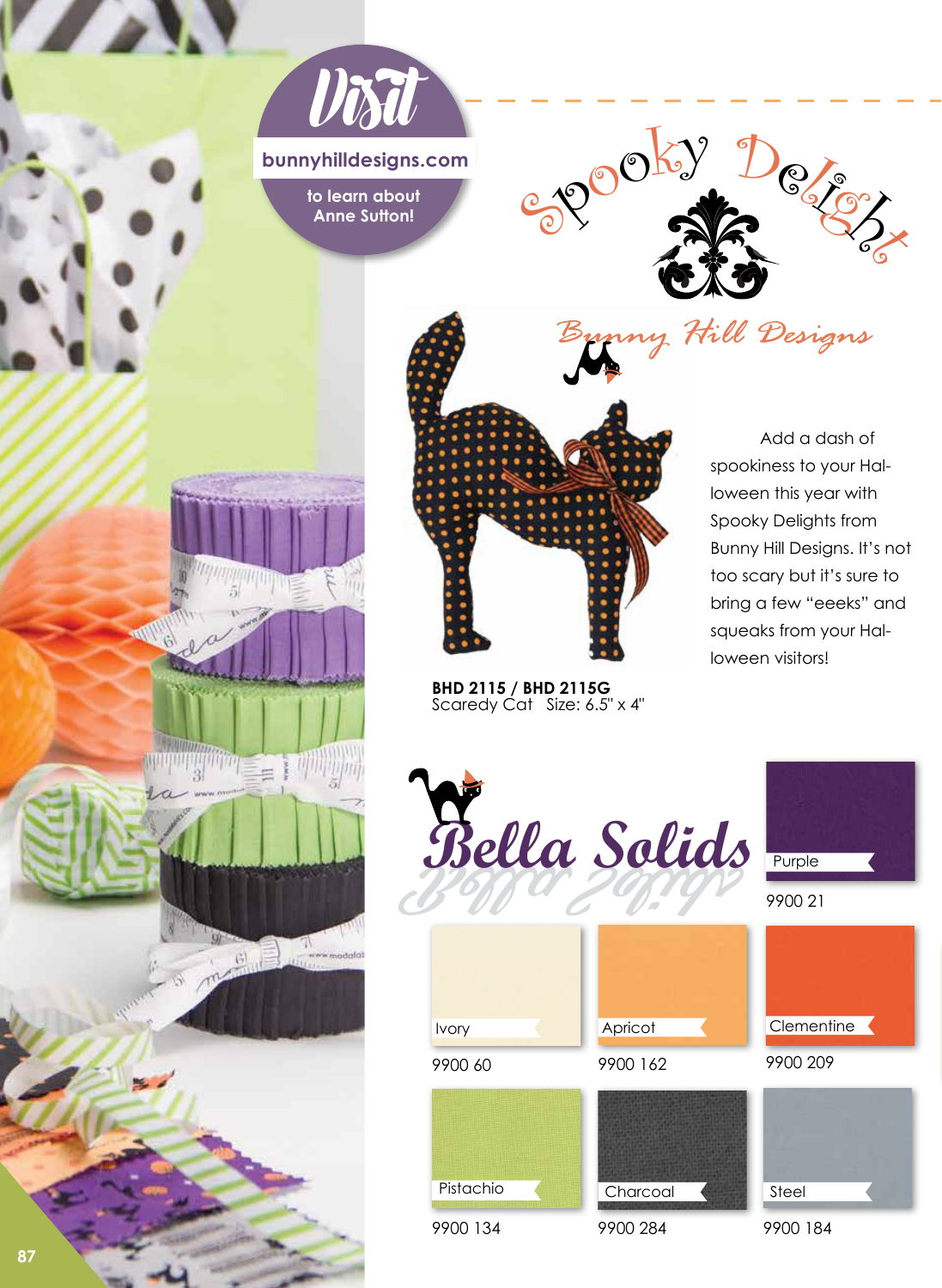## April Delivery **modafabrics.com**









2904 13 \*



2902 13

Ivory

2905 32



2900 17 \*



2905 22



2905 31



2900 13



2901 11 \*



2904 11 \*

2906 13 \*

Ivory

2901 13

Ivory



2905 11 \*

*patterns by Bunny Hill Designs*



2906 11

Pumpkin

2902 11 \*

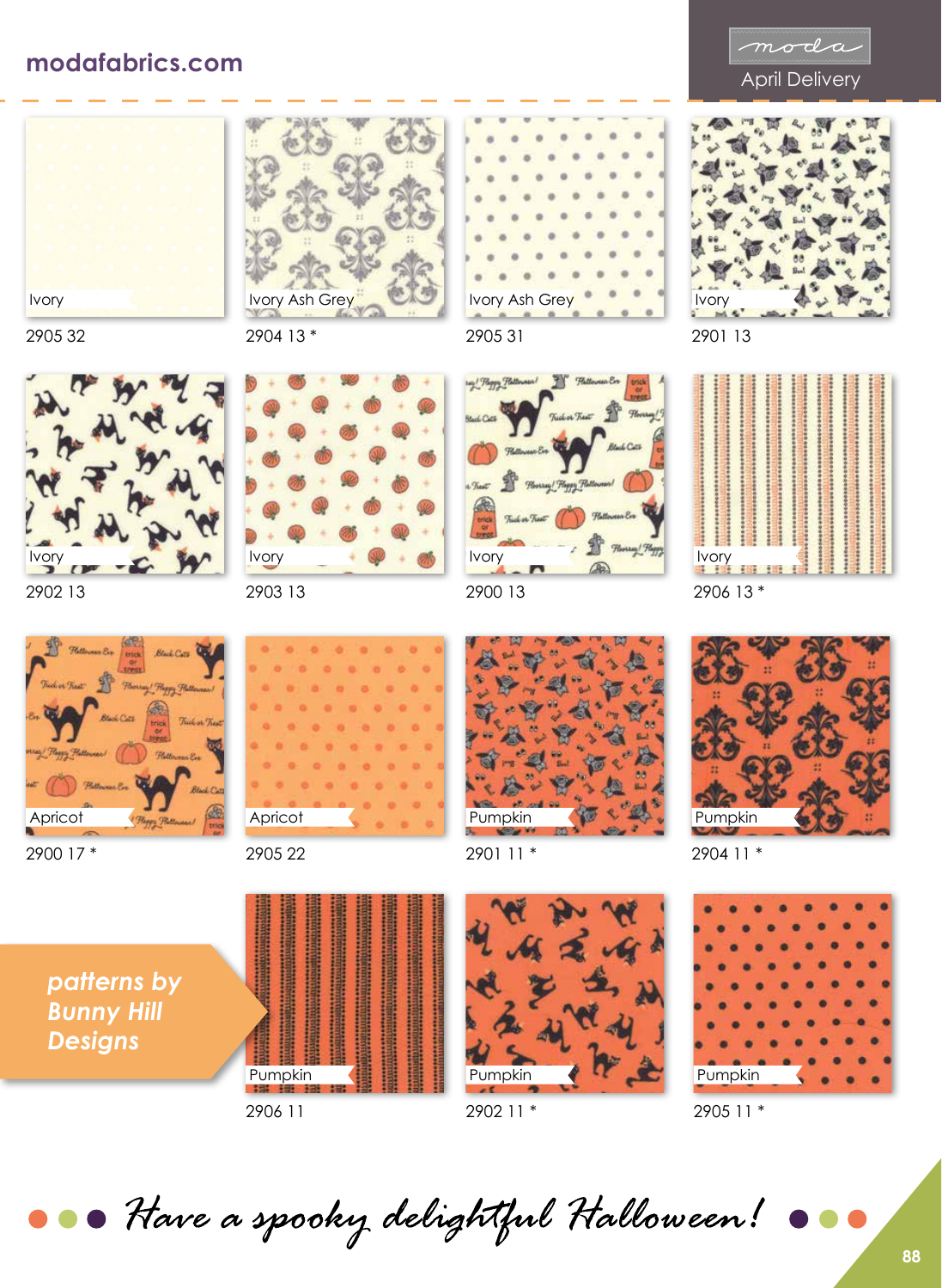

April Delivery





2905 14 \*









2900 14 \*



2903 14



2906 15







2905 19

Ash Grey



2902 16

2904 14 \*

Ash Grey



2903 16 \*





2902 15



2901 16 \*



2904 15